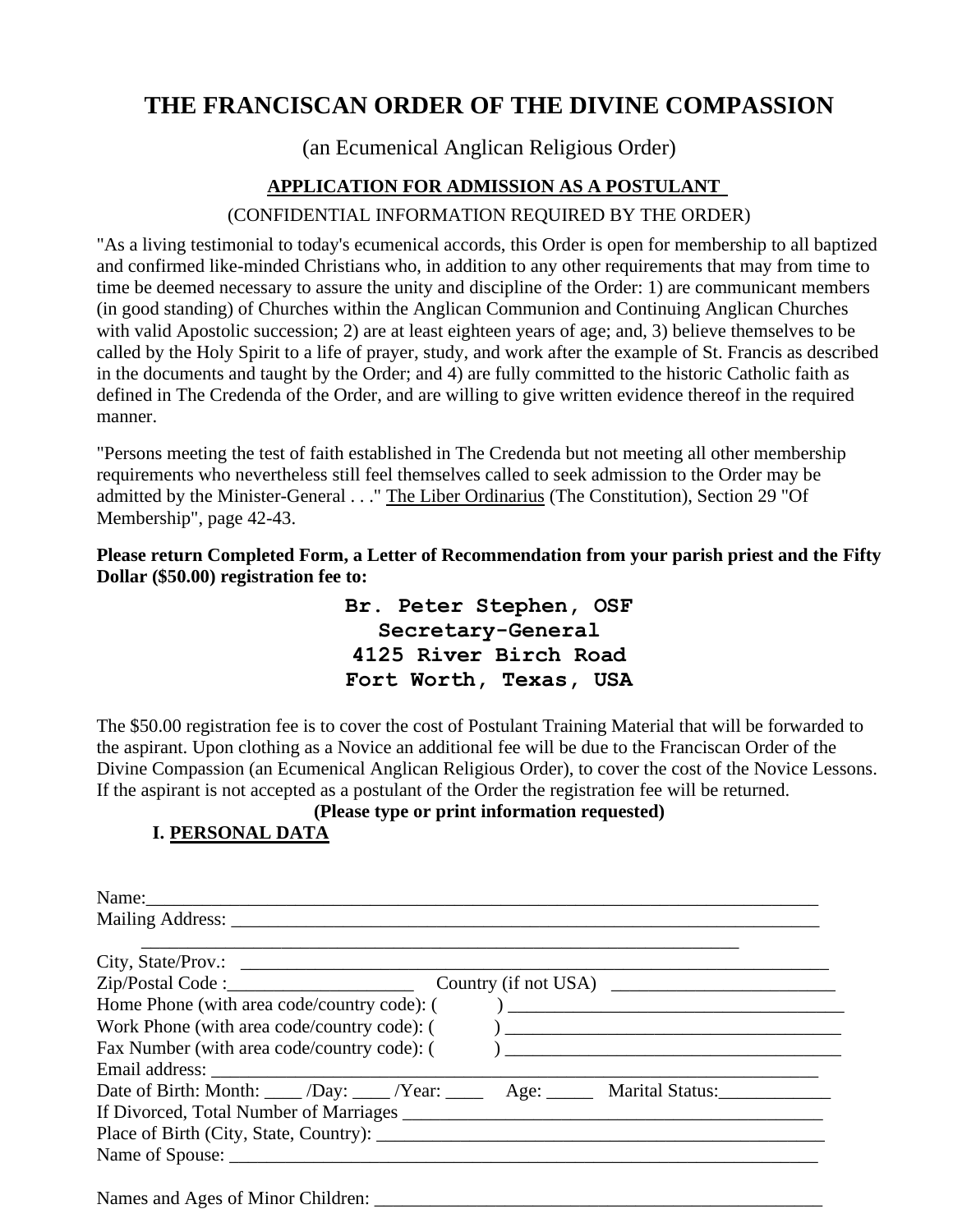| Your Occupation: New York Contract to the Contract of the Contract of the Contract of the Contract of the Contract of the Contract of the Contract of the Contract of the Contract of the Contract of the Contract of the Cont |  |
|--------------------------------------------------------------------------------------------------------------------------------------------------------------------------------------------------------------------------------|--|
|                                                                                                                                                                                                                                |  |
|                                                                                                                                                                                                                                |  |
| Ordination History, if any: [Please list ALL Ordinations and include: Date, Order (i.e., Deacon, Priest,<br>etc.), Denomination, and Name of Person by whom you were ordained]                                                 |  |
|                                                                                                                                                                                                                                |  |
| <u> 1989 - Johann Stoff, amerikansk politiker (* 1908)</u>                                                                                                                                                                     |  |
| Status: Postulant() Novice () Professed () Associate ()<br>To which Fraternal Organizations do you belong?                                                                                                                     |  |
| Name, Address and Telephone Number of your Spiritual Director: (All applicants must answer this<br>question)<br>,我们也不能在这里的时候,我们也不能在这里的时候,我们也不能会在这里的时候,我们也不能会在这里的时候,我们也不能会在这里的时候,我们也不能会在这里的时候,我们也不                              |  |
| <b>II. PARISH DATA</b>                                                                                                                                                                                                         |  |
|                                                                                                                                                                                                                                |  |
| Phone Number: (                                                                                                                                                                                                                |  |
| Are you a Communicant Member of the Church, in Good Standing? Yes: _____ No: ___                                                                                                                                               |  |
|                                                                                                                                                                                                                                |  |
|                                                                                                                                                                                                                                |  |
| ,我们也不能在这里的时候,我们也不能在这里的时候,我们也不能会在这里的时候,我们也不能会在这里的时候,我们也不能会在这里的时候,我们也不能会在这里的时候,我们也不                                                                                                                                              |  |

## **III. VOCATIONAL CALLING AND FAITH COMMITMENT**

Do you believe that you are called by the Holy Spirit to a life of Prayer, Study, and Work, after the example of St. Francis, and are you willing to be instructed in the Franciscan Way of Life as taught by the Order? Yes: \_\_\_\_\_ No: Do you believe yourself to be fully committed to the historic catholic faith as defined in the Credenda of the Order, [a copy of which has been furnished you] and are you willing to give written evidence thereof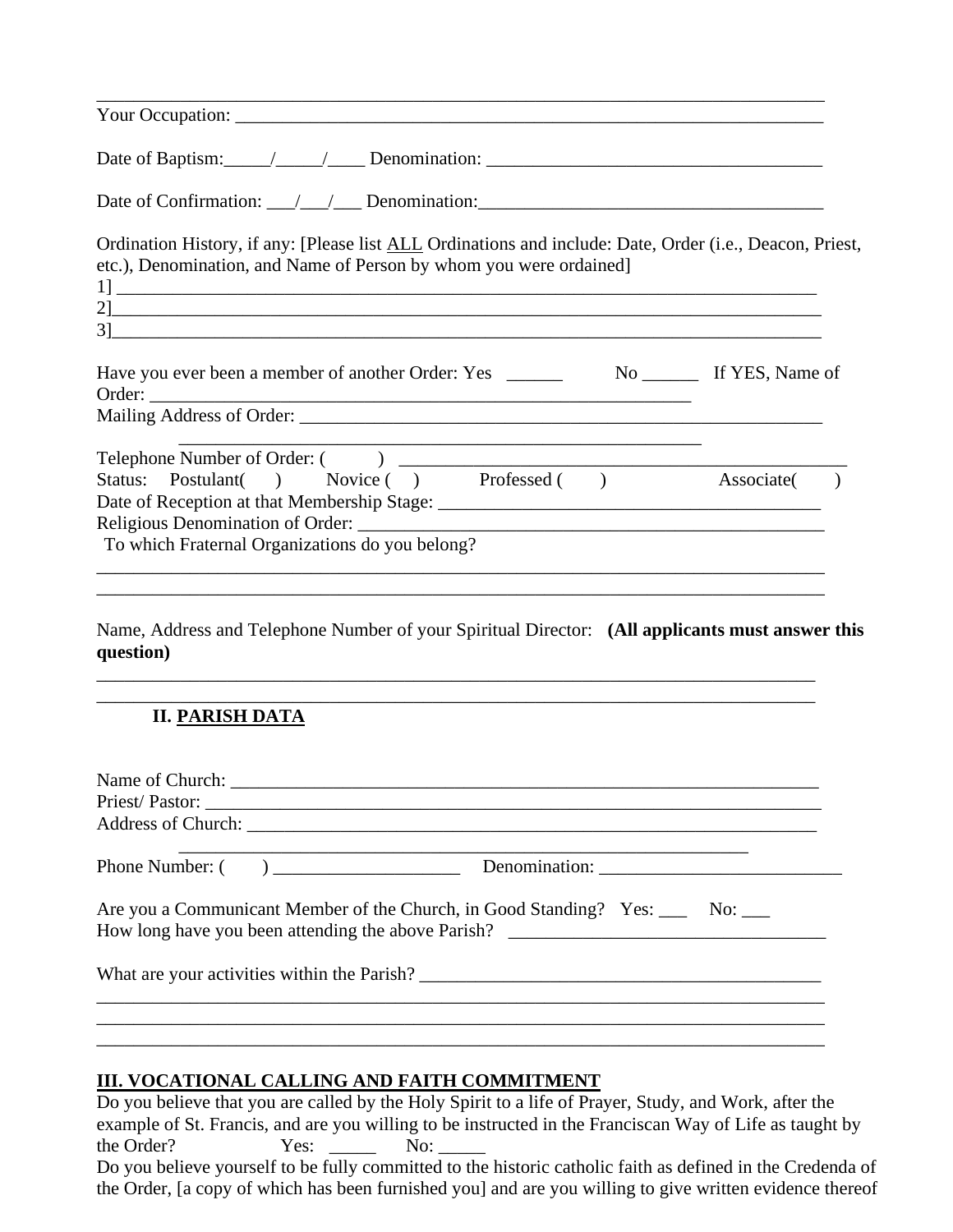|                                      |     | in the required manner (by signing the Affirmation of Novice at the end of the Credenda when requested |
|--------------------------------------|-----|--------------------------------------------------------------------------------------------------------|
| to do so by the Order <sup>[2]</sup> | No: |                                                                                                        |
|                                      |     | What are your expectations from the Franciscan Order of the Divine Compassion? [Add an additional      |
| sheet of paper if necessary.         |     |                                                                                                        |
|                                      |     |                                                                                                        |

#### **IV. CRIMINAL HISTORY, DRUG, ALCOHOL USE AND MENTAL HEALTH [ALL**

\_\_\_\_\_\_\_\_\_\_\_\_\_\_\_\_\_\_\_\_\_\_\_\_\_\_\_\_\_\_\_\_\_\_\_\_\_\_\_\_\_\_\_\_\_\_\_\_\_\_\_\_\_\_\_\_\_\_\_\_\_\_\_\_\_\_\_\_\_\_\_\_ \_\_\_\_\_\_\_\_\_\_\_\_\_\_\_\_\_\_\_\_\_\_\_\_\_\_\_\_\_\_\_\_\_\_\_\_\_\_\_\_\_\_\_\_\_\_\_\_\_\_\_\_\_\_\_\_\_\_\_\_\_\_\_\_\_\_\_\_\_\_\_\_ \_\_\_\_\_\_\_\_\_\_\_\_\_\_\_\_\_\_\_\_\_\_\_\_\_\_\_\_\_\_\_\_\_\_\_\_\_\_\_\_\_\_\_\_\_\_\_\_\_\_\_\_\_\_\_\_\_\_\_\_\_\_\_\_\_\_\_\_\_\_\_\_ \_\_\_\_\_\_\_\_\_\_\_\_\_\_\_\_\_\_\_\_\_\_\_\_\_\_\_\_\_\_\_\_\_\_\_\_\_\_\_\_\_\_\_\_\_\_\_\_\_\_\_\_\_\_\_\_\_\_\_\_\_\_\_\_\_\_\_\_\_\_\_\_

QUESTIONS MUST BE ANSWERED. "YES" ANSWERS MUST BE EXPLAINED ON AN ADDITIONAL SHEET OF PAPER. "YES" ANSWERS WILL NOT NECESSARILY DISQUALIFY YOU FOR MEMBERSHIP IN THE ORDER]

Have you ever been convicted of a crime? Yes: No: Have you ever been involved in the illegal possession, use, purchase, manufacture, trafficking, production, or sale of any controlled substance, narcotic, depressant, stimulant, hallucinogen, or cannabis? Yes: No: Has your use of alcoholic beverages [such as beer, wine, liquor] ever resulted in the loss of a job, disciplinary action, arrest by police, or any alcohol-related treatment or counseling such as for alcohol abuse or alcoholism? Yes: No: \_\_\_\_\_ Have you ever been treated for mental, emotional, psychological, or personality disorder/condition or problem? Yes: No: \_\_\_\_\_\_\_\_ No: \_\_\_\_\_\_\_\_

Have you ever consulted or been counseled by any mental health professional? Yes: No:

Signature\_\_\_\_\_\_\_\_\_\_\_\_\_\_\_\_\_\_\_\_\_\_\_\_\_\_\_\_\_\_\_\_\_\_\_\_\_\_\_\_\_\_\_\_\_\_\_\_\_\_\_\_\_\_\_\_\_\_\_\_\_\_\_\_

Date:

#### **I have included the following with my application**:

- \_\_\_\_ Letter of Recommendation from my parish priest.
- \_\_\_\_ Fifty dollar Registration fee